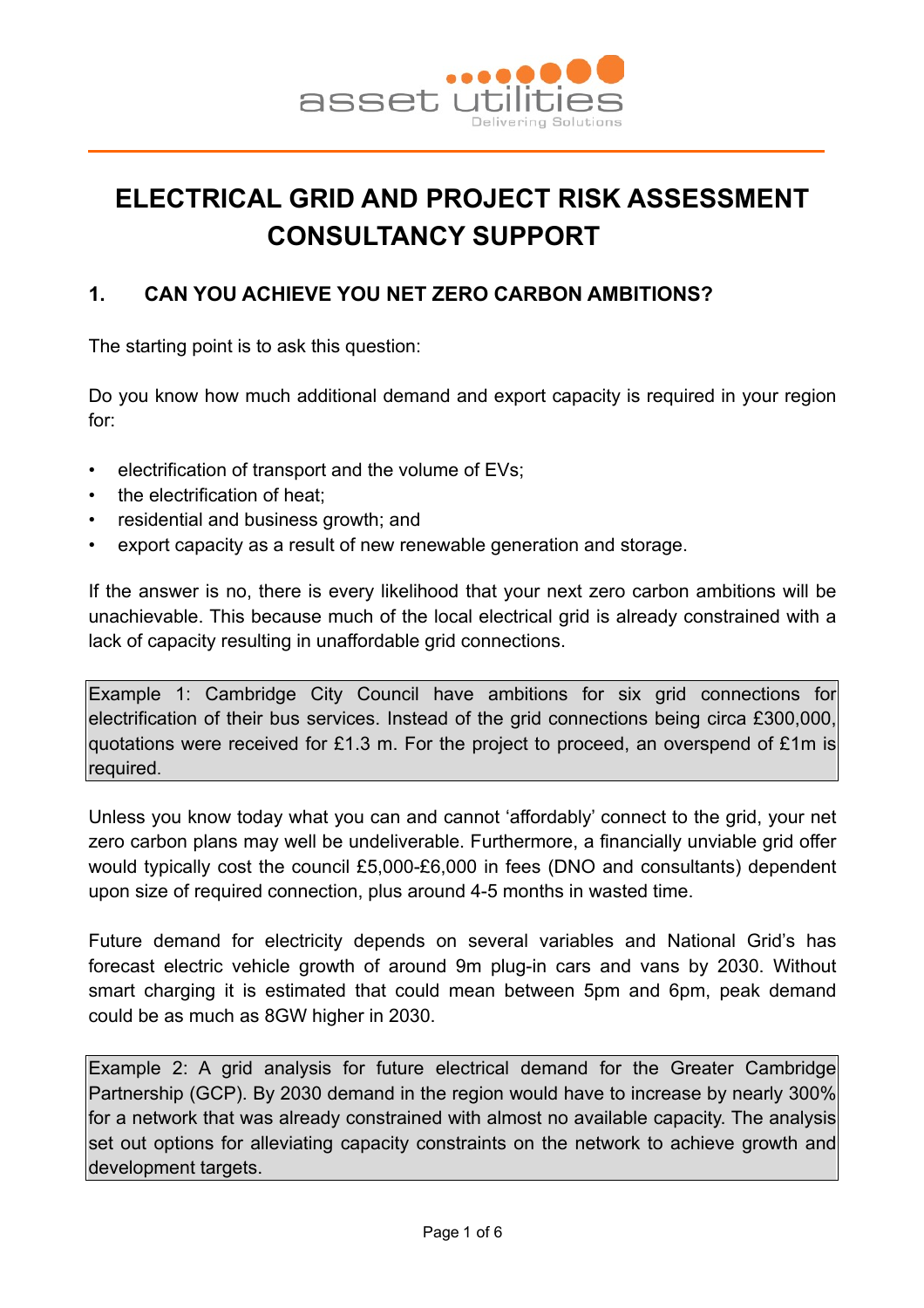

# **2. ELECTRICAL GRID CAPACITY CONSTRAINTS**

Whilst DNO/DSOs are working collaboratively with partners including local authorities to balance demand and capacity in the system through for instance developing Local Energy Markets (LEMs) to support flexible, smart energy solutions, this is far from being a total integrated solution for the wider energy system.

So, it is vitally important that local authorities have a good and detailed knowledge of the capacity constraints of the local electricity network and where additional capacity is either available or can be created, otherwise this will become a barrier to their own plans for decarbonising the energy system.

## **3. IDENTIFYING THE SOLUTIONS**

There are essentially **six stages** to a local network analysis, which should be undertaken as a matter of priority if a local authority is going to be able to develop its own road map to net zero carbon. The stages are as follows:

## **STAGE 1: DEVELOPING A DEMAND AND GENERATION PROFILE**

The first stage is to develop a comprehensive demand and generation profile of all known and potential developments (public and private sector), which either increase demand for electricity or increase generation. These could include residential, commercial, electrification of transport and heat and renewable energy technologies.

This profile is then built up over a timeline (say 10 years to 2030) which shows the annual and cumulative demand and generation profile for an area.

# **STAGE 2: IDENTIFYING KEY LOCAL AUTHORITY PROJECTS**

The second stage is to identify all possible projects that the local authority will require grid connections for over the next 5 years. The key is to take into consideration all projects that could form part of the carbon action plan so that their grid connectivity can be tested.

## **OUTPUTS**

The following outputs will be produced :

- A register of possible projects will be created together with assumed levels of import and export capacity for the anticipated renewable technologies
- Summary of the budget applications to be made to test the financial viability of each connection - to be completed as part of STAGE %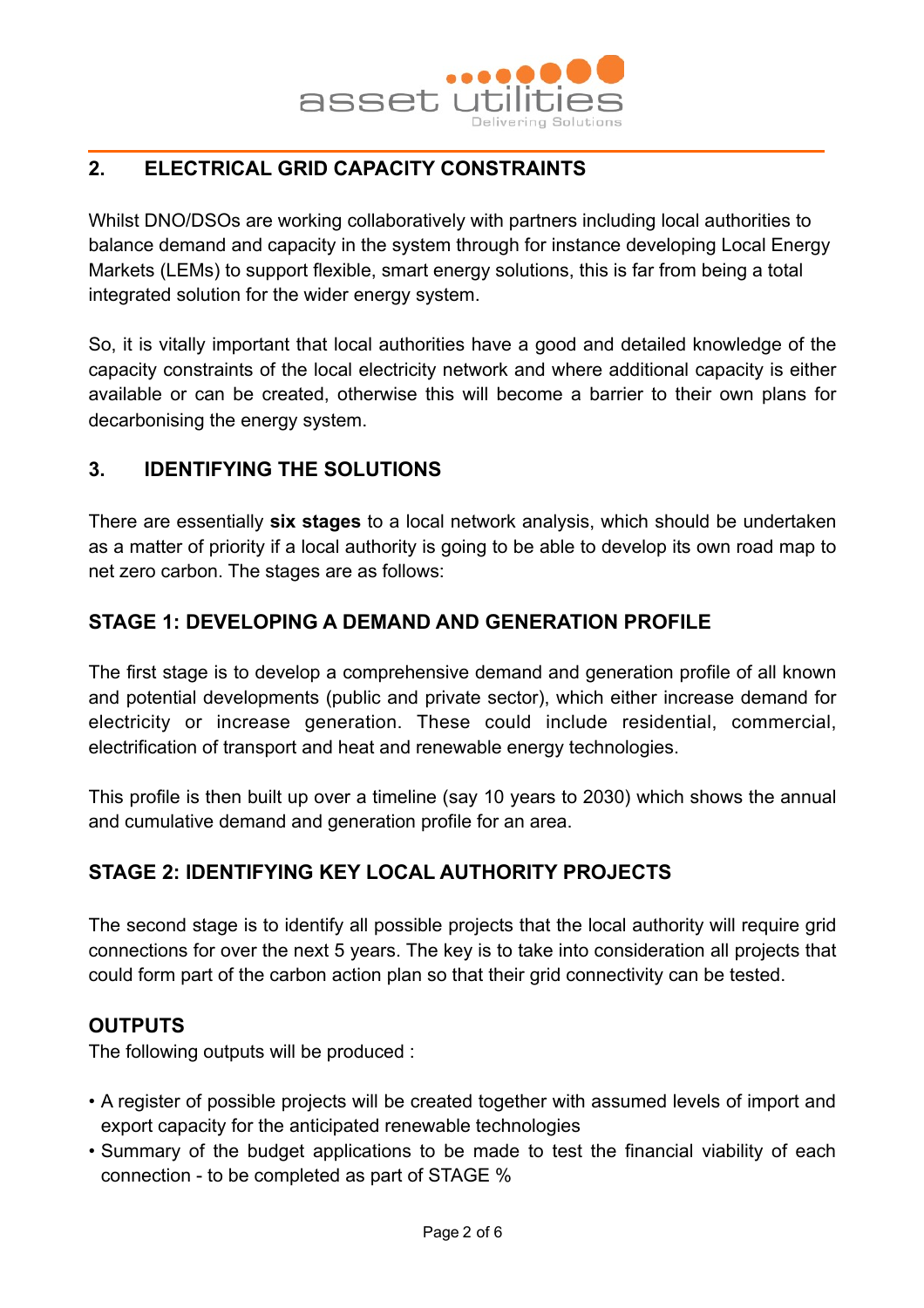

# **STAGE 3: DNO/DSO GRID ASSESSMENT**

The second stage is a detailed engagement with the local DNO/DSO to understand where there is current capacity in the network, where the planned future upgrades will take place over what timescales and which of the proposed developments can proceed in a planned way without creating a 'bottleneck' in the network or without significant and costly upgrades.

This works commences with an assessment of the 132kV network to understand the available headroom (capacity still available) that exists within the DNO's network.

A secondary acid test is then conducted on the 33kV network by identify the level of capacity (import and export) at each 33kV substation. The purpose of this exercise is to then create a geographical risk register of areas where there is:

- Available capacity and therefore no immediate grid connection applications are required
- Limited capacity and local authority should consider making early connections to secure financially viable grid connections (whilst capacity exists)
- No or restricted capacity and any applications would involve reinforcement works

Discussion with DNO/DSO will include the following:

- Ongoing works to the network that will release further capacity (import and/or export)
- Scheduled (future) works that will release further capacity (import and/or export)
- Required works where there is no '1st comer' and as such the infrastructure works are unfunded

A risk register would then be completed to summarise the connection possibilities and also network restrictions. This would be based on both import and export capacity now and following and scheduled works/infrastructure upgrades.

#### **OUTPUT**

The following outputs will be produced from Stage 3:

- Risk register that summarises the headroom for import and export capacity.
- Risk register that identifies the issues (or not) utilising a traffic light system (green, amber and red) for the available of connection capacity.
- A timeline of present and planned works by the DNO that will influence the availability for additional capacity in the grid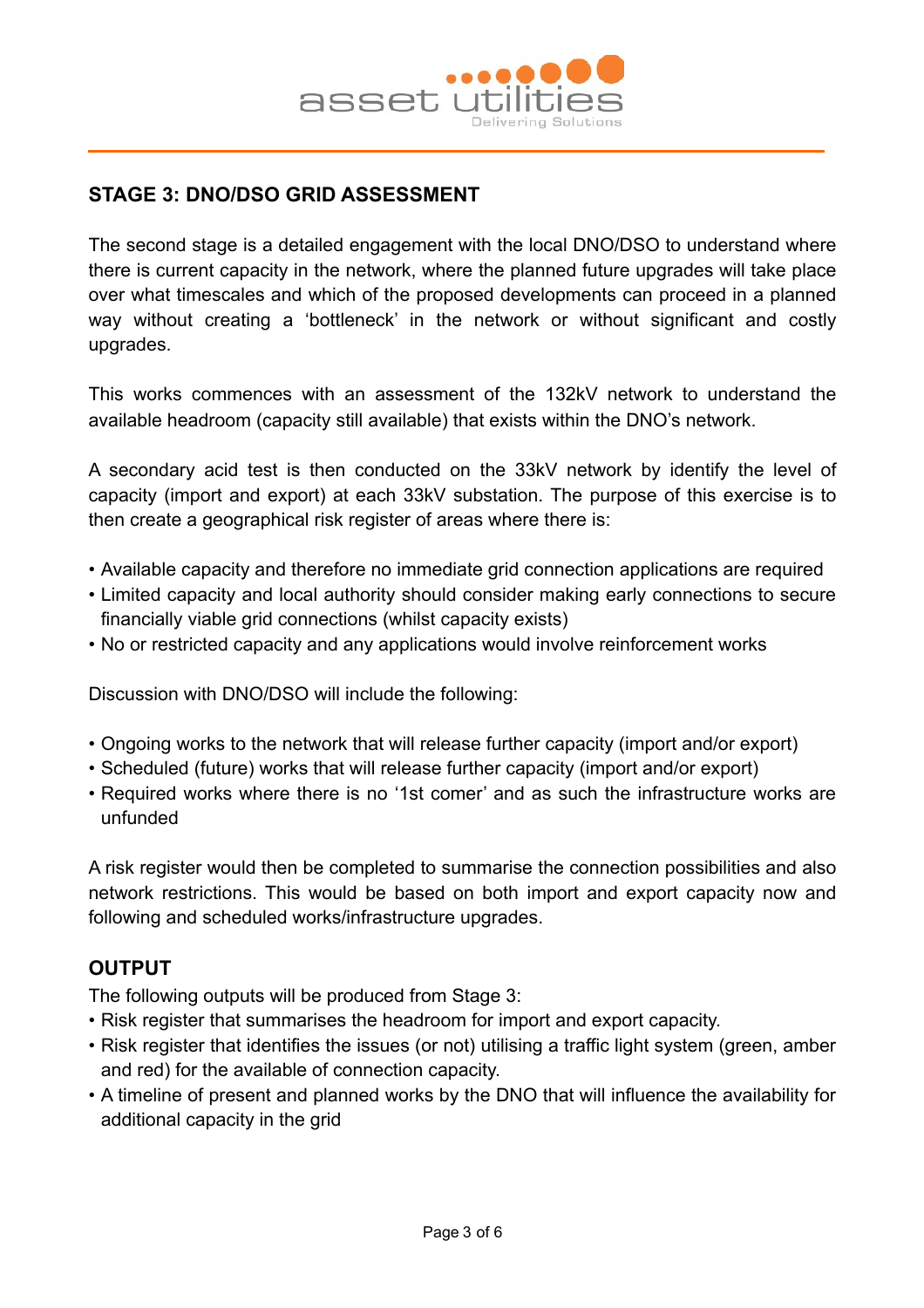

# **STAGE 4: MAKING BUDGET APPLICATIONS TO TEST CONNECTIVITY AND CONNECTION AFFORDABILITY**

Identified in Stage 2 were possible renewable energy projects, their renewable technology requirement and assumed levels of import and/or export capacity requirements that would require a grid connection.

Stage 4 uses multiple budget applications to test the amount of capacity available for each project. This is important because:

#### Example 3:

- a project is assumed to require 3 MW of capacity
- but only 2.5 MW is available
- the grid quotation will include reinforcement costs (for the additional 0.5 MW)
- Which may make the project financial unviable and is therefore cancelled

On the other hand, if the grid is tested and an acceptable grid quotation was obtained for 2.5 MW, the project would be permitted to proceed.

#### **OUTPUTS**

The following outputs will be produced from Stage 4:

- Results from multiple budget applications for each identified project
- A report that summarises the financial viability for each potential project

A summary report would be produced for each of the 'outputs' from Stages 2 - 4 to create :

- A register of an authority's possible projects requiring a grid connection with assumed levels of import and export capacity for anticipated renewable technologies
- Risk register that summarises the headroom for import and export capacity at each 132kV substation
- Risk register that identifies the issues (or not) utilising a traffic light system (green, amber and red) for the available of connection capacity at each 33kV substation
- A timeline of present and planned works by the DNO that will influence the availability for additional capacity in the grid
- Results from multiple budget applications for each identified project
- A summary of the financial viability for each potential project

The report can then influence and define the delivery of renewable technologies to support the local authority's carbon action plan.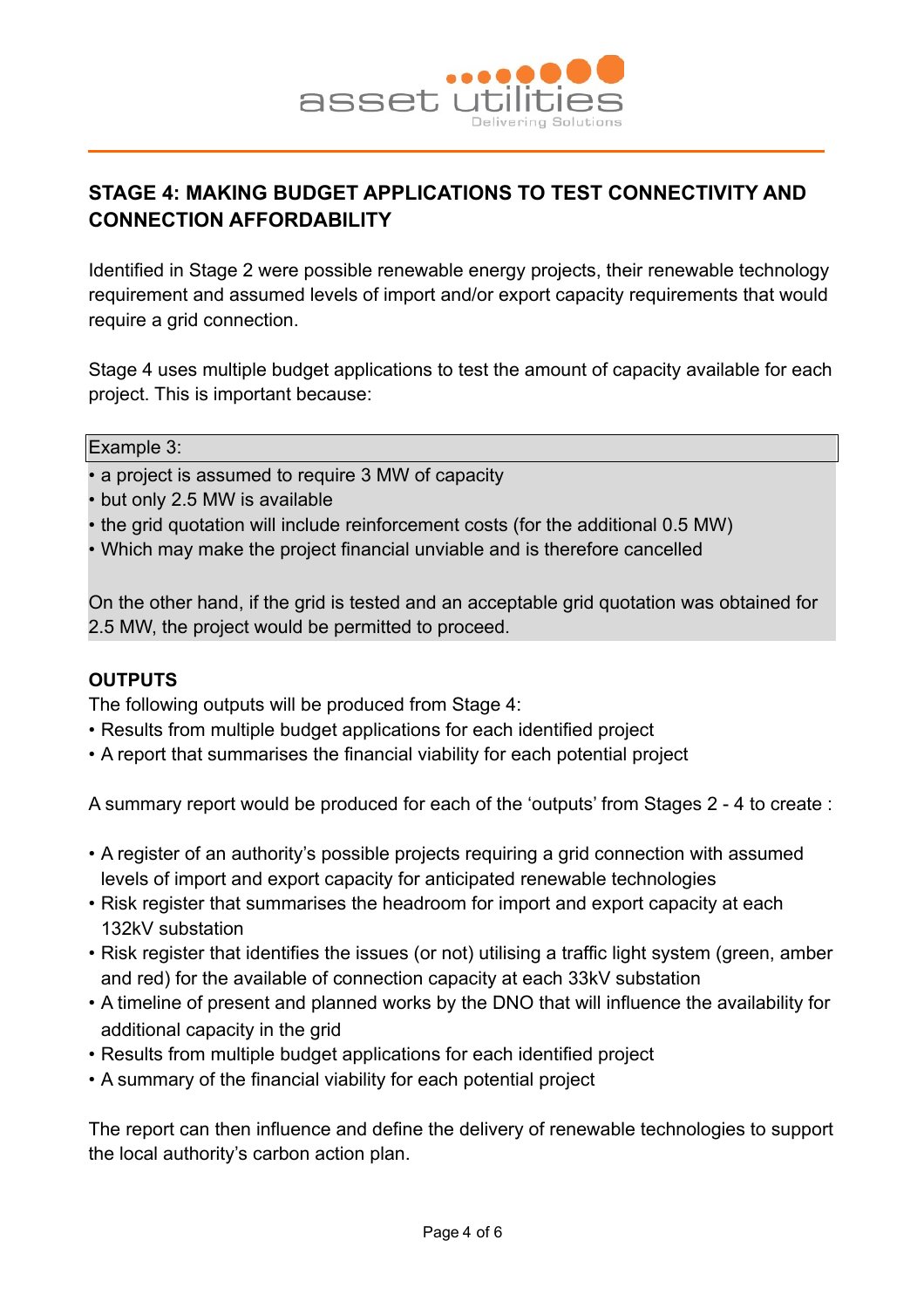

# **STAGE 5: CREATING A RISK REGISTER**

From work completed in Stage 1 identifying the demand and generation profile of all known and potential developments and then discussions with the DNO/DSO, a **risk register** is then created to identify those developments and projects which are 'at risk' and unlikely to proceed based on current and future capacity constraints of the network.

This is subject to further detailed discussion with the DNO with a view to setting out potential solutions and influencing the future network plans of the DNO.

# **STAGE 6: STRATEGIC SOLUTIONS**

From detailed work completed on the risk register, the final stage is to develop a series of potential strategic interventions which will meet the local authority's demand and generation requirements over the projected timescales.

This will include an initial options appraisal of the proposed solutions in order to develop a ranking structure to determine the most cost effective and timely solutions.

Some of the options may require policy or regulatory change and that would be part of a wider lobbying strategy for the local authority and its partners.

The diagram below illustrates the process involved in the local network analysis: